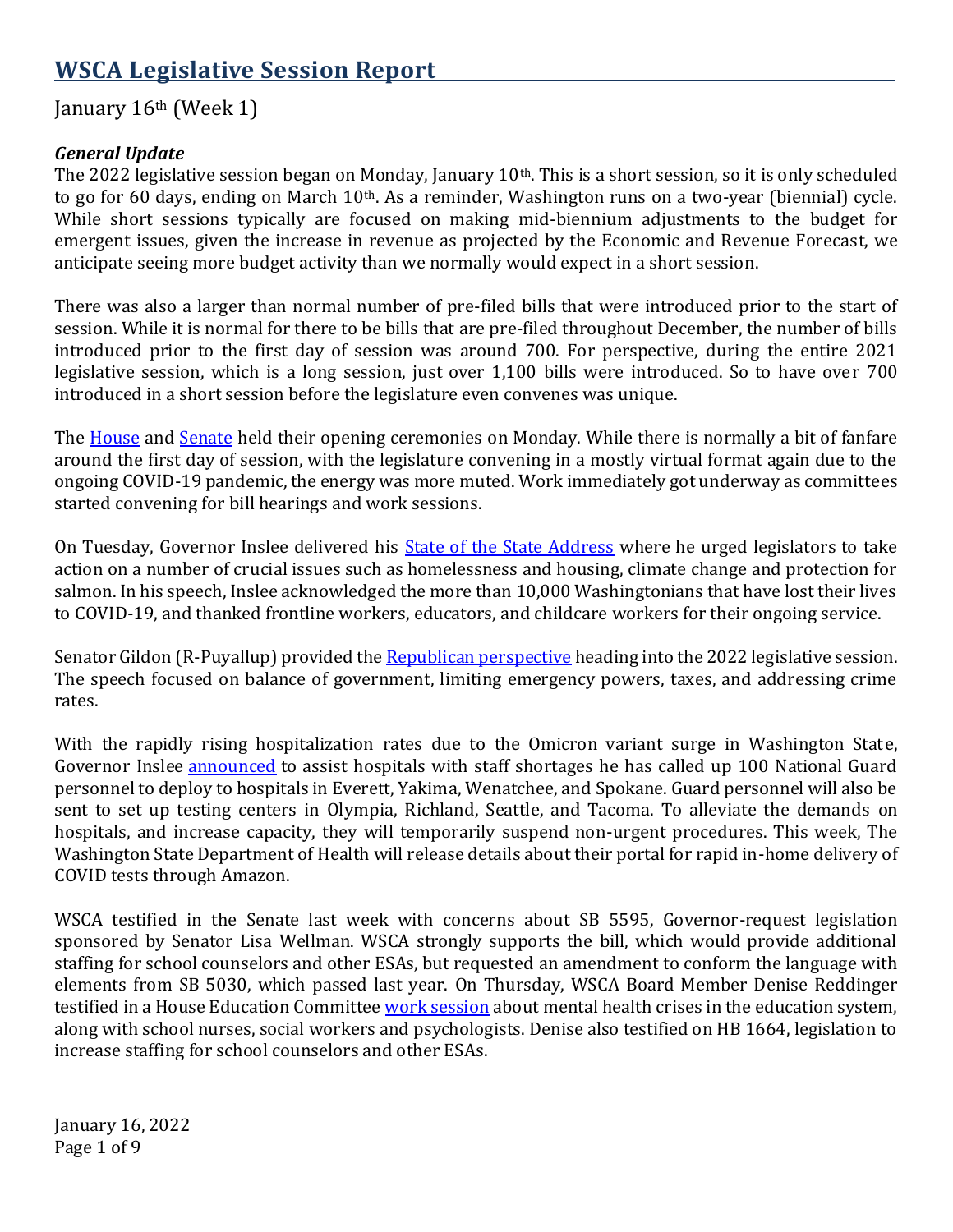[Click here](https://tvw.org/video/legislative-review-january-10-14-2022011078/) to watch this week's TVW Week in Review, which provides a good wrap-up of the past week in Olympia.

### *TVW*

We are fortunate to have a really great resource in Washington with **TVW**. This a website and an app where you can watch most things related to session including committee hearings and floor sessions. If you know when a bill is scheduled, you can watch that hearing live by going to the '*[Schedule](https://www.tvw.org/schedule-main/)'* and finding the hearing you are looking for. If you missed being able to watch something live, or if you want to go back and watch it again, you can go to the '*[Archives](https://www.tvw.org/archives/)'* and search for the hearing or floor action you want to watch. TVW also does shows that highlight some of the activity in Olympia each week. *[Legislative Review](https://www.tvw.org/shows/legislative-review/)* airs daily during session and also has a weekly wrap-up on Fridays (we always include the link to the weekly wrap-up in the report). *[Inside Olympia](https://www.tvw.org/shows/inside-olympia/)* with Austin Jenkins provides weekly in-depth interviews with legislators and other state leaders. And *[The Impact](https://www.tvw.org/shows/the-impact/)* provides weekly episodes that highlight big issues being discussed in Olympia. We try to highlight some of the interesting and relevant pieces from these shows when applicable, but you can always go and find them online to watch each week.

In addition to airing hearings and floor action on the TVW website, they are also available on YouTube channels for each chamber. The YouTube channels tend to be more stable and you can pause and jump back in the hearing even while it is airing live. The three different TVW YouTube channels can be found here:

[House YouTube Channel](https://www.youtube.com/channel/UCWzXAtZ80AI1C_6gK03fxbA) [Senate YouTube Channel](https://www.youtube.com/channel/UCiVrGWNGbboyx_uFP0nmvIg) [TVW YouTube Channel](https://www.youtube.com/c/TVW_Washington) (this is where you can find things like Governor press conferences)

#### *Budget*

The Governor's proposed budget ([HB 1816](https://app.leg.wa.gov/billsummary?BillNumber=1816&Initiative=false&Year=2021)[/SB 5693\)](https://app.leg.wa.gov/billsummary?BillNumber=5693&Chamber=Senate&Year=2021) was heard by the House Appropriations Committee on Jan 10th and the Senate Ways & Means Committee on Jan 11th. Governor Inslee released his proposed 2022 biennial operating, transportation, and capital budgets in December. Governor Inslee's proposed 2022 supplemental operating budget would bring total appropriations for the current 2021-23 biennium to \$61.794 billion. While large spending increases are fairly uncommon in supplemental budgets, that total amount includes \$4.2 billion in proposed new spending due to the significant increase in available revenue as described above. Overall, education is the largest area of total spending (\$28.3 billion), followed by social and health services (\$7.6 billion), and the Health Care Authority (\$6.8 billion). More than 100 people testified on the budget proposal in each committee, with hearings running for over two and a half hours.

The Governor's proposed 2022 Supplemental Capital Budget ([HB 1781](https://app.leg.wa.gov/billsummary?BillNumber=1781&Initiative=false&Year=2021)[/SB 5651\)](https://app.leg.wa.gov/billsummary?BillNumber=5651&Chamber=Senate&Year=2021) was heard by the House Capital Budget committee on Jan 11th and the Senate Ways & Means committee on Jan 13th. The Governor's Capital Budget proposal appropriates \$4.1 billion for new projects centered around affordable housing, homelessness, salmon recovery, and climate mitigation policies.

The Governor's 2022 supplemental transportation budget ([HB 1786](https://app.leg.wa.gov/billsummary?BillNumber=1786&Initiative=false&Year=2021)[/SB 5689\)](https://app.leg.wa.gov/billsummary?BillNumber=5689&Chamber=Senate&Year=2021) was heard by the House and Senate Transportation committees on Jan 10<sup>th</sup>. The Governor's buddget proposes significant new spending in transportation in the hopes we will emerge from the pandemic stronger and more resilient. The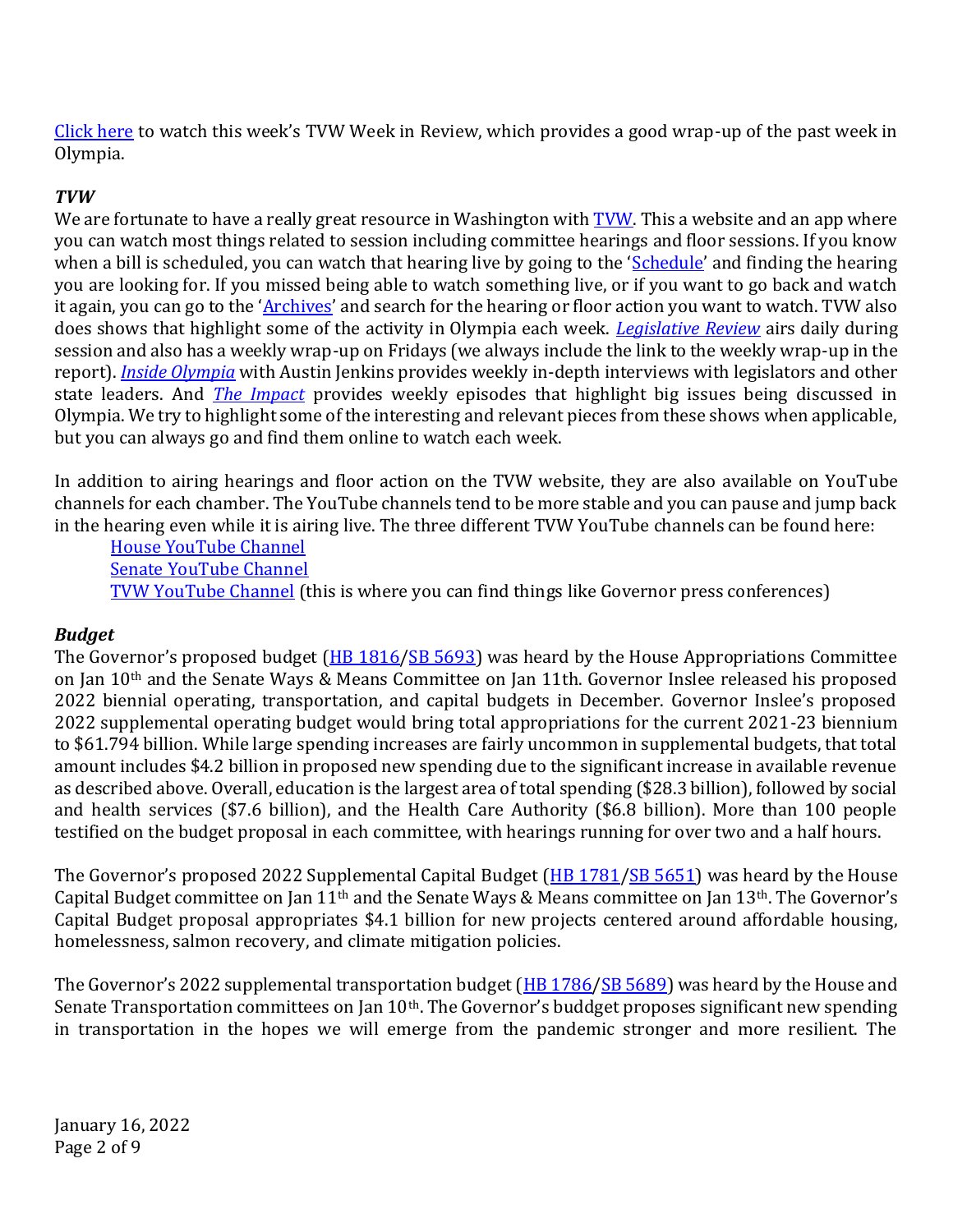supplemental transportation budget focuses new investments in clean transportation, ferry reliability, preservation, and increasing diversity, equity, and inclusion in transportation

Now that public hearings have been held on the Governor's proposed budgets by both chambers, budget writers will work on comparing the Governor's proposal with legislative priorities and funding requests advanced by advocates. House and Senate budget proposals will be released later in February.

#### *Electeds & Elections*

[Simon Sefzik](https://www.seattletimes.com/seattle-news/sim-sefzik-recent-college-grad-replaces-late-sen-doug-ericksen-in-washington-state-legislature/) of Ferndale has been named to replace the late Republican Sen. Doug Ericksen in the Washington Senate. Sefzik was appointed following a 4-2 vote by the Whatcom County Council and will serve the remainder of Ericksen's term representing the 42nd District through the next general election in November. At 22, Sefzik is the youngest current senator.

As the 2022 session kicked off, several legislators announced they had tested positive for COVID. Legislators that have announced a positive diagnosis include Senators Lovick, Billig, Trudeau, Mullet and Short, and Representative Leavitt.

#### *Looking Ahead*

This week will see more public hearings and movement of bills out of committee.

Upcoming Dates:

- February 3<sup>rd</sup> House of Origin Policy Cutoff
- February 7<sup>th</sup> House of Origin Fiscal Cutoff
- February 15<sup>th</sup> House of Origin Floor Cutoff
- February  $24<sup>th</sup>$  Opposite House Policy Cutoff
- February  $28<sup>th</sup>$  Opposite House Fiscal Cutoff
- March 4<sup>th</sup> Opposite House Floor Cutoff
- March  $10<sup>th</sup>$  Sine Die

# **Upcoming Events**

#### **Children, Youth & Families (House) - Virtual - 1/17 @ 1:30pm**

HB 1800 - Public Hearing - Increasing access to behavioral health services for minors. HB 1890 - Public Hearing - Concerning the children and youth behavioral health work group.

# **College & Workforce Development (House) - Virtual - 1/17 @ 1:30pm**

HB 1805 - Public Hearing - Concerning the opportunity scholarship program.

#### **Early Learning & K-12 Education (Senate) - Virtual - 1/17 @ 1:30pm**

SB 5594 - Public Hearing - Concerning public school instruction in awareness of bone marrow donation. SB 5595 - Exec Session - Concerning prototypical school formulas for physical, social, and emotional support in schools.

January 16, 2022 Page 3 of 9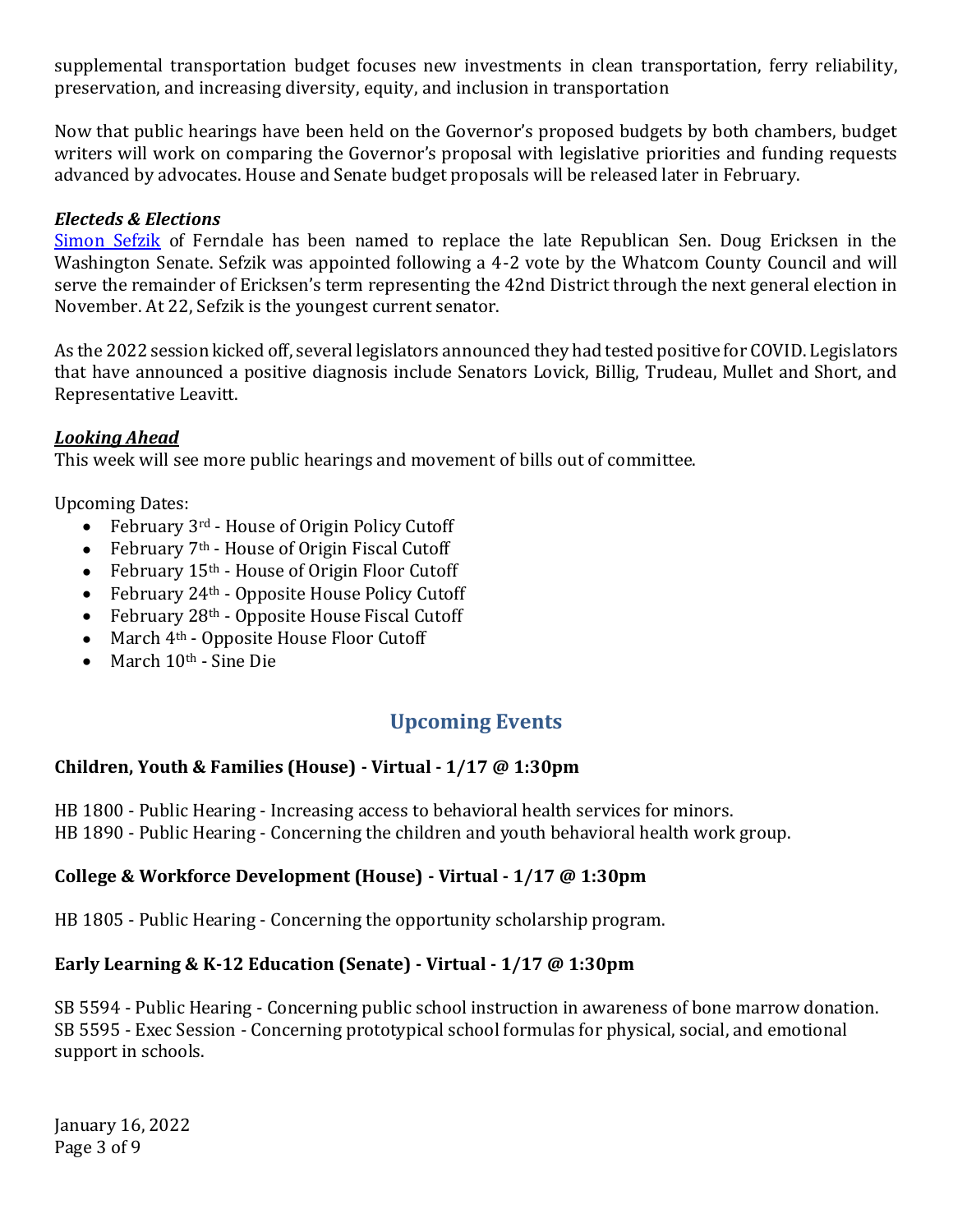SB 5719 - Public Hearing - Concerning dual credit costs.

#### **Education (House) - Virtual - 1/18 @ 8:00am**

HJR 4200 - Public Hearing - Amending the Constitution to allow a simple majority of voters voting to authorize school district bonds.

#### **Higher Education & Workforce Development (Senate) - Virtual - 1/18 @ 1:30pm**

SB 5854 - Exec Session - Concerning ethical performance of faculty duties.

### **Children, Youth & Families (House) - Virtual - 1/19 @ 8:00am**

HB 1883 - Public Hearing - Establishing a lifeline for youth and young adults who have experienced or are at risk of entering into public systems of care.

### **Early Learning & K-12 Education (Senate) - Virtual - 1/19 @ 10:30am**

SB 5720 - Public Hearing - Providing student financial literacy education. SB 5735 - Public Hearing - Counting asynchronous instructional hours towards those required by the instructional program of basic education.

### **Labor, Commerce & Tribal Affairs (Senate) - Virtual - 1/20 @ 8:00am**

SB 5600 - Exec Session - Concerning the sustainability and expansion of state registered apprenticeship programs.

# **Children, Youth & Families (House) - Virtual - 1/20 @ 10:00am**

HB 1800 - Exec Session - Increasing access to behavioral health services for minors. HB 1890 - Exec Session - Concerning the children and youth behavioral health work group.

# **Education (House) - Virtual - 1/20 @ 1:30pm**

HB 1664 - Exec Session - Concerning prototypical school formulas for physical, social, and emotional support in schools.

HB 1746 - Exec Session - Updating the 2015 report and recommendations for supporting student success through measuring and mitigating community risk and protective predictors since the emergence of the COVID-19 pandemic.

HB 1759 - Public Hearing - Requiring school districts and other public education entities to make information from the department of health about substance use trends, overdose symptoms and response, and the secure storage of prescription drugs, over-the-counter medications, and firearms and ammunition, available through their websites and other communication resources.

HB 1834 - Public Hearing - Concerning student excused absences for mental health reasons.

#### **Appropriations (House) - Virtual - 1/20 @ 3:30pm**

January 16, 2022 Page 4 of 9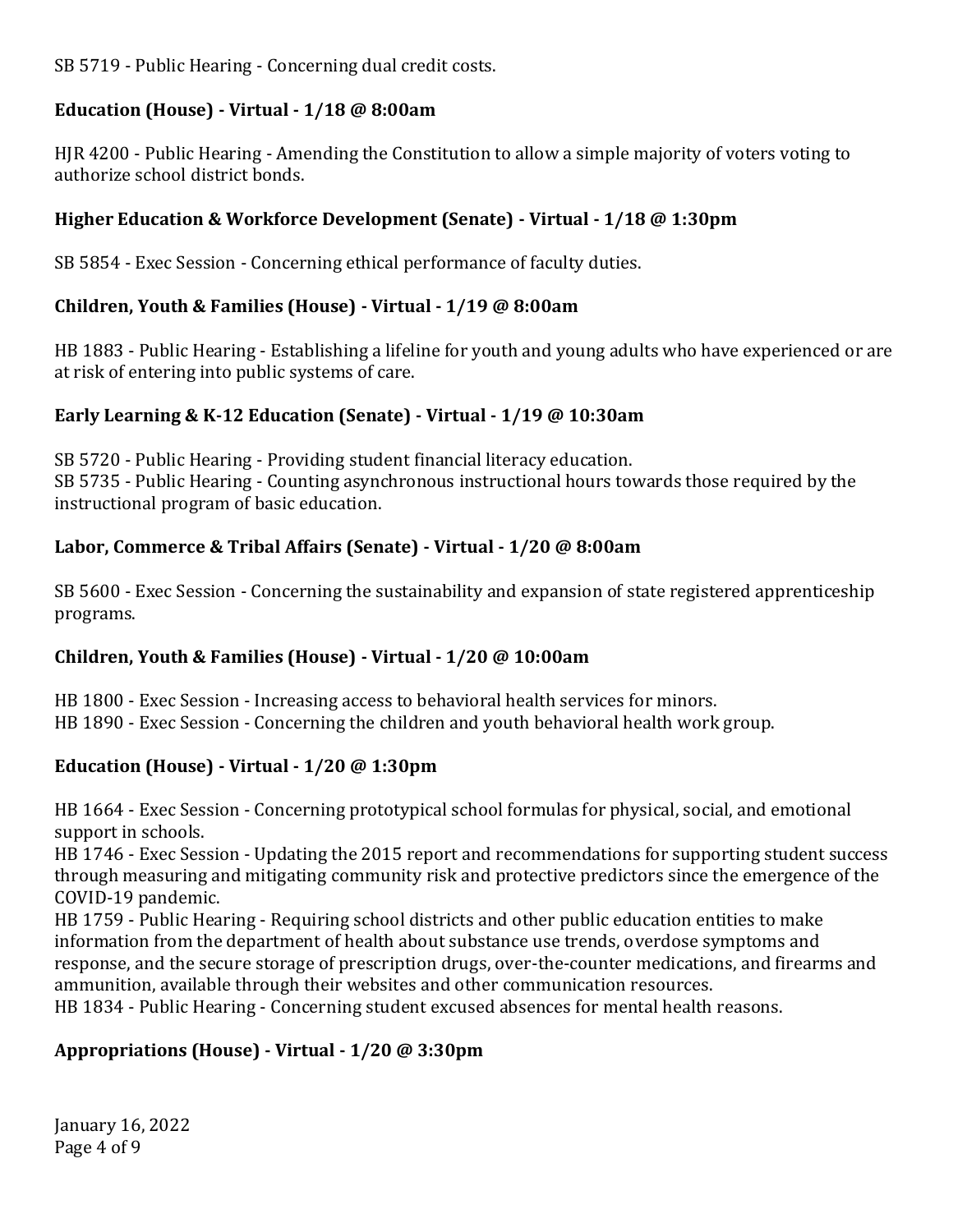HB 1699 - Public Hearing - Permitting individuals retired from the public employees retirement system, the teachers retirement system, and the school employees retirement system additional opportunities to work for a school district for up to 1,040 hours per school year while in receipt of pension benefits until July 1, 2025.

### **Early Learning & K-12 Education (Senate) - Virtual - 1/21 @ 8:00am**

SB 5820 - Public Hearing - Appointing the superintendent of public instruction.

#### **Education (House) - Virtual - 1/21 @ 10:00am**

HB 1611 - Public Hearing - Advancing equity in programs for highly capable students. HB 1760 - Public Hearing - Expanding access to dual credit programs. HB 1867 - Public Hearing - Concerning dual credit program data. HJR 4200 - Exec Session - Amending the Constitution to allow a simple majority of voters voting to authorize school district bonds.

| <b>Bill Details</b>         |                                                                                                                                                                                                                                                                                                                                                  | <b>Status</b> | <b>Sponsor</b> |
|-----------------------------|--------------------------------------------------------------------------------------------------------------------------------------------------------------------------------------------------------------------------------------------------------------------------------------------------------------------------------------------------|---------------|----------------|
| <b>SHB 1162</b>             | <b>High school graduation</b><br>Concerning high school graduation credit and pathway options.                                                                                                                                                                                                                                                   | H Education   | Stonier        |
| <b>HB 1590</b><br>(SB 5563) | <b>Enrollment stabilization</b><br>Concerning enrollment stabilization funding to address enrollment declines due to the COVID-19<br>pandemic.                                                                                                                                                                                                   | H Approps     | Dolan          |
| <b>HB 1601</b>              | <b>Student homelessness pilot</b><br>Expanding the students experiencing homelessness and foster youth pilot program.                                                                                                                                                                                                                            | H CWDDP       | Leavitt        |
| <b>HB</b> 1611              | <b>Highly capable students</b><br>Advancing equity in programs for highly capable students.                                                                                                                                                                                                                                                      | H Education   | Dolan          |
| <b>HB</b> 1664              | <b>Schools/support funding</b><br>Concerning prototypical school formulas for physical, social, and emotional support in schools.                                                                                                                                                                                                                | H Education   | Rule           |
| <b>HB 1699</b>              | Work in retirement/schools<br>Permitting individuals retired from the public employees retirement system, the teachers retirement<br>system, and the school employees retirement system additional opportunities to work for a school<br>district for up to 1,040 hours per school year while in receipt of pension benefits until July 1, 2025. | H Approps     | Bergquist      |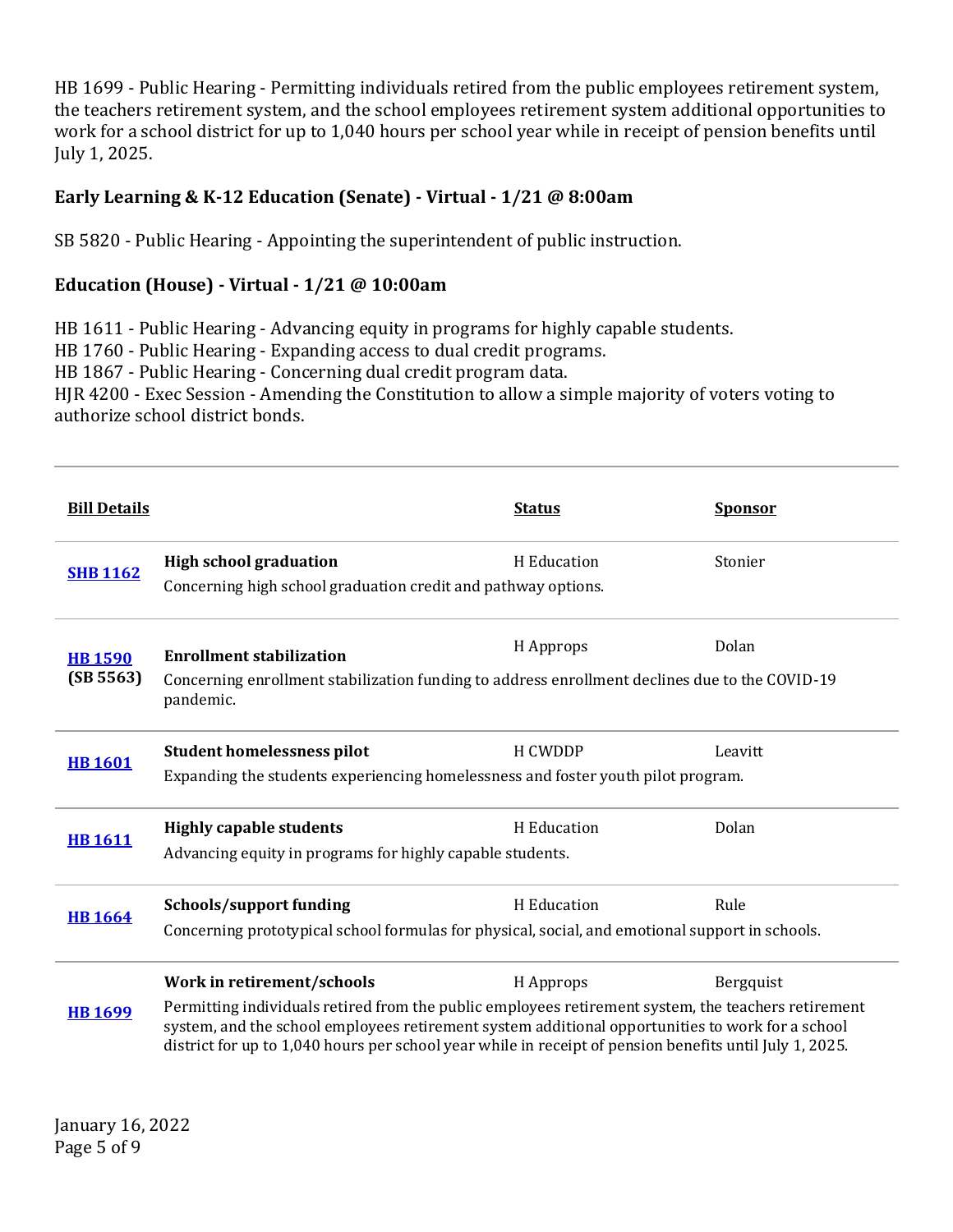|                | Students/COVID-19 pandemic                                                                                                                                                                                                                                                                                                                                         | H Education      | Ortiz-Self |  |
|----------------|--------------------------------------------------------------------------------------------------------------------------------------------------------------------------------------------------------------------------------------------------------------------------------------------------------------------------------------------------------------------|------------------|------------|--|
| <b>HB 1746</b> | Updating the 2015 report and recommendations for supporting student success through measuring<br>and mitigating community risk and protective predictors since the emergence of the COVID-19<br>pandemic.                                                                                                                                                          |                  |            |  |
|                | School websites/drug info.                                                                                                                                                                                                                                                                                                                                         | H Education      | Callan     |  |
| <b>HB1759</b>  | Requiring school districts and other public education entities to make information from the<br>department of health about substance use trends, overdose symptoms and response, and the secure<br>storage of prescription drugs, over-the-counter medications, and firearms and ammunition, available<br>through their websites and other communication resources. |                  |            |  |
| <b>HB 1760</b> | Dual credit program access                                                                                                                                                                                                                                                                                                                                         | H Education      | Paul       |  |
|                | Expanding access to dual credit programs.                                                                                                                                                                                                                                                                                                                          |                  |            |  |
| <b>HB 1791</b> | Prof. educator reprimands                                                                                                                                                                                                                                                                                                                                          | H Education      | Harris     |  |
|                | Concerning reprimands for professional educators.                                                                                                                                                                                                                                                                                                                  |                  |            |  |
| <b>HB 1800</b> | <b>Behavioral health/minors</b>                                                                                                                                                                                                                                                                                                                                    | H Children, Yout | Eslick     |  |
|                | Increasing access to behavioral health services for minors.                                                                                                                                                                                                                                                                                                        |                  |            |  |
| <b>HB 1805</b> | Opportunity scholarship prog                                                                                                                                                                                                                                                                                                                                       | H Coll & Wkf Dev | Paul       |  |
| (SB 5797)      | Concerning the opportunity scholarship program.                                                                                                                                                                                                                                                                                                                    |                  |            |  |
| <b>HB1834</b>  | Student absences/mental hlth                                                                                                                                                                                                                                                                                                                                       | H Education      | Callan     |  |
|                | Concerning student excused absences for mental health reasons.                                                                                                                                                                                                                                                                                                     |                  |            |  |
| <b>HB1836</b>  | Scholarships/disadv.groups                                                                                                                                                                                                                                                                                                                                         | H Civil R & Judi | Shewmake   |  |
|                | Awarding academic scholarships to members of underprivileged or disadvantaged groups.                                                                                                                                                                                                                                                                              |                  |            |  |
| <b>HB 1867</b> | Dual credit program data                                                                                                                                                                                                                                                                                                                                           | H Education      | Paul       |  |
|                | Concerning dual credit program data.                                                                                                                                                                                                                                                                                                                               |                  |            |  |
| <b>HB 1883</b> | <b>Youth lifeline</b>                                                                                                                                                                                                                                                                                                                                              | H Children, Yout | Chopp      |  |
|                | Establishing a lifeline for youth and young adults who have experienced or are at risk of entering into<br>public systems of care.                                                                                                                                                                                                                                 |                  |            |  |
| <b>HB 1890</b> | <b>Children behavioral health</b>                                                                                                                                                                                                                                                                                                                                  | H Children, Yout | Callan     |  |
|                | Concerning the children and youth behavioral health work group.                                                                                                                                                                                                                                                                                                    |                  |            |  |
| <b>HB1900</b>  | Schools/discrimination, etc.                                                                                                                                                                                                                                                                                                                                       | H Education      | Senn       |  |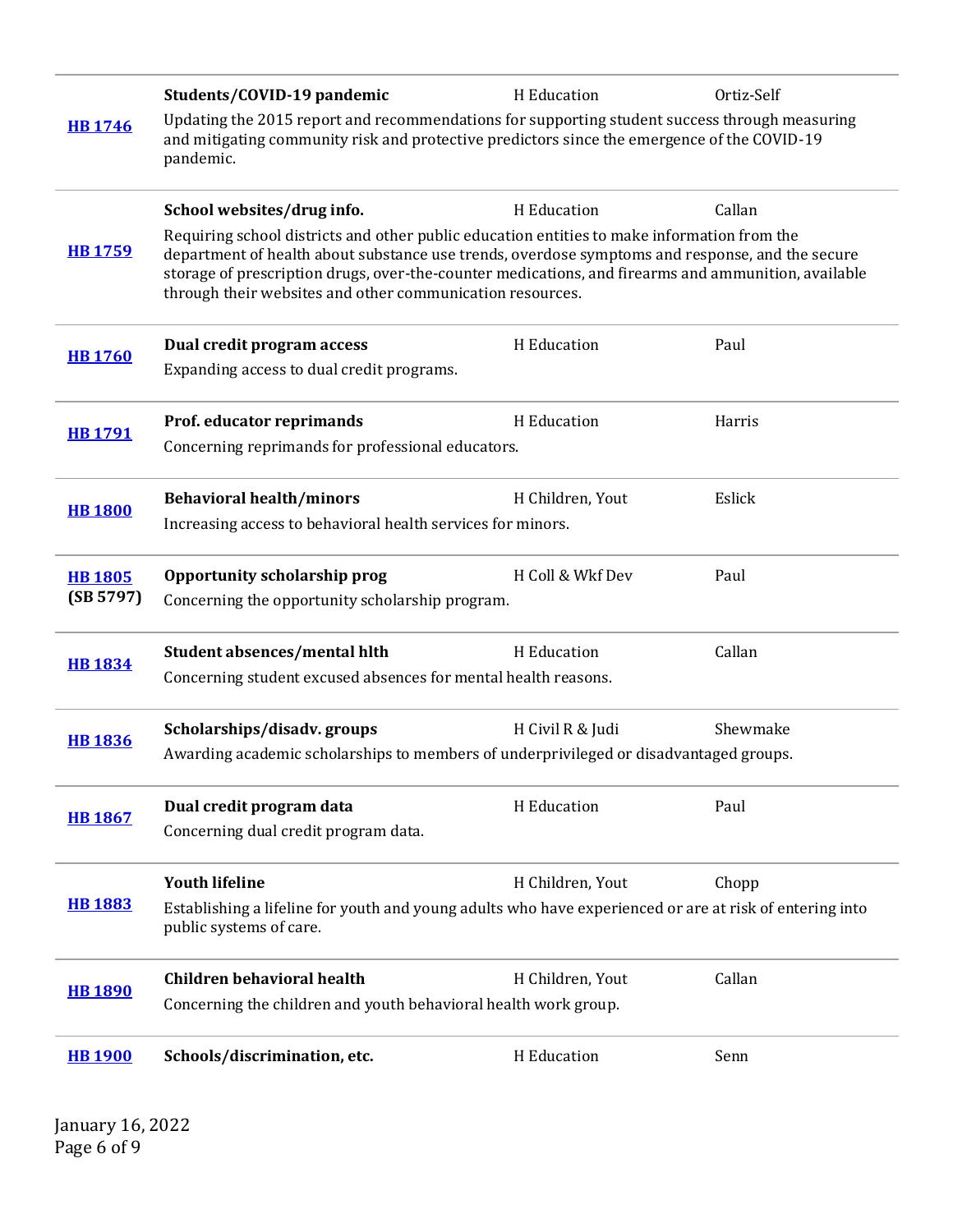Improving school districts' responses to complaints of discrimination, harassment, intimidation, and bullying.

| <b>HB1941</b>                  | <b>Active shooter drills</b><br>Prohibiting active shooter scenarios for school safety-related drills.                                                     | H Education       | Walen    |  |
|--------------------------------|------------------------------------------------------------------------------------------------------------------------------------------------------------|-------------------|----------|--|
| <b>HB 1985</b><br>(SB 5595)    | <b>Schools/support funding</b>                                                                                                                             | H Education       | Dolan    |  |
|                                | Concerning prototypical school formulas for physical, social, and emotional support in schools.                                                            |                   |          |  |
|                                | <b>Outdoor school</b>                                                                                                                                      |                   | Rule     |  |
| <b>HB 2000</b>                 | Clarifying the duty of the superintendent of public instruction to distribute federal and state basic<br>education funds.                                  |                   |          |  |
|                                | <b>Skill center funding</b>                                                                                                                                |                   | Rule     |  |
| <b>HB 2011</b>                 | Funding for skill center students for classes in sending school districts with less than 3,000 students<br>and significant participation in skill centers. |                   |          |  |
| <b>SSB 5376</b>                | <b>Education ombuds awareness</b>                                                                                                                          | H Education       | Wilson   |  |
|                                | Promoting awareness of the governor's office of the education ombuds.                                                                                      |                   |          |  |
|                                | Collaborative school govern.                                                                                                                               | $S EL/K-12$       | Hasegawa |  |
| <b>SB 5536</b>                 | Establishing a collaborative school-based governance model.                                                                                                |                   |          |  |
|                                | <b>Compulsory school attendance</b>                                                                                                                        | $S EL/K-12$       | Wellman  |  |
| <b>SB 5537</b>                 | Changing compulsory school attendance requirements for children five, six, and seven years of age.                                                         |                   |          |  |
|                                | <b>Early STEM metrics</b>                                                                                                                                  | $SL/K-12$         | Wilson   |  |
| <b>SB 5553</b>                 | Providing data regarding early STEM metrics in the STEM education report card.                                                                             |                   |          |  |
| <b>SB 5563</b><br>(HB<br>1590) | <b>Enrollment stabilization</b>                                                                                                                            | $SL/K-12$         | Wellman  |  |
|                                | Concerning enrollment stabilization funding to address enrollment declines due to the COVID-19<br>pandemic.                                                |                   |          |  |
| <b>SB 5594</b>                 | Bone marrow donation aware.                                                                                                                                | $S EL/K-12$       | Short    |  |
|                                | Concerning public school instruction in awareness of bone marrow donation.                                                                                 |                   |          |  |
| <b>SB 5595</b><br>(HB<br>1985) | <b>Schools/support funding</b>                                                                                                                             | $SL/K-12$         | Wellman  |  |
|                                | Concerning prototypical school formulas for physical, social, and emotional support in schools.                                                            |                   |          |  |
| <b>SB 5596</b>                 | Health info. disclosure                                                                                                                                    | S Behavioral Heal | Trudeau  |  |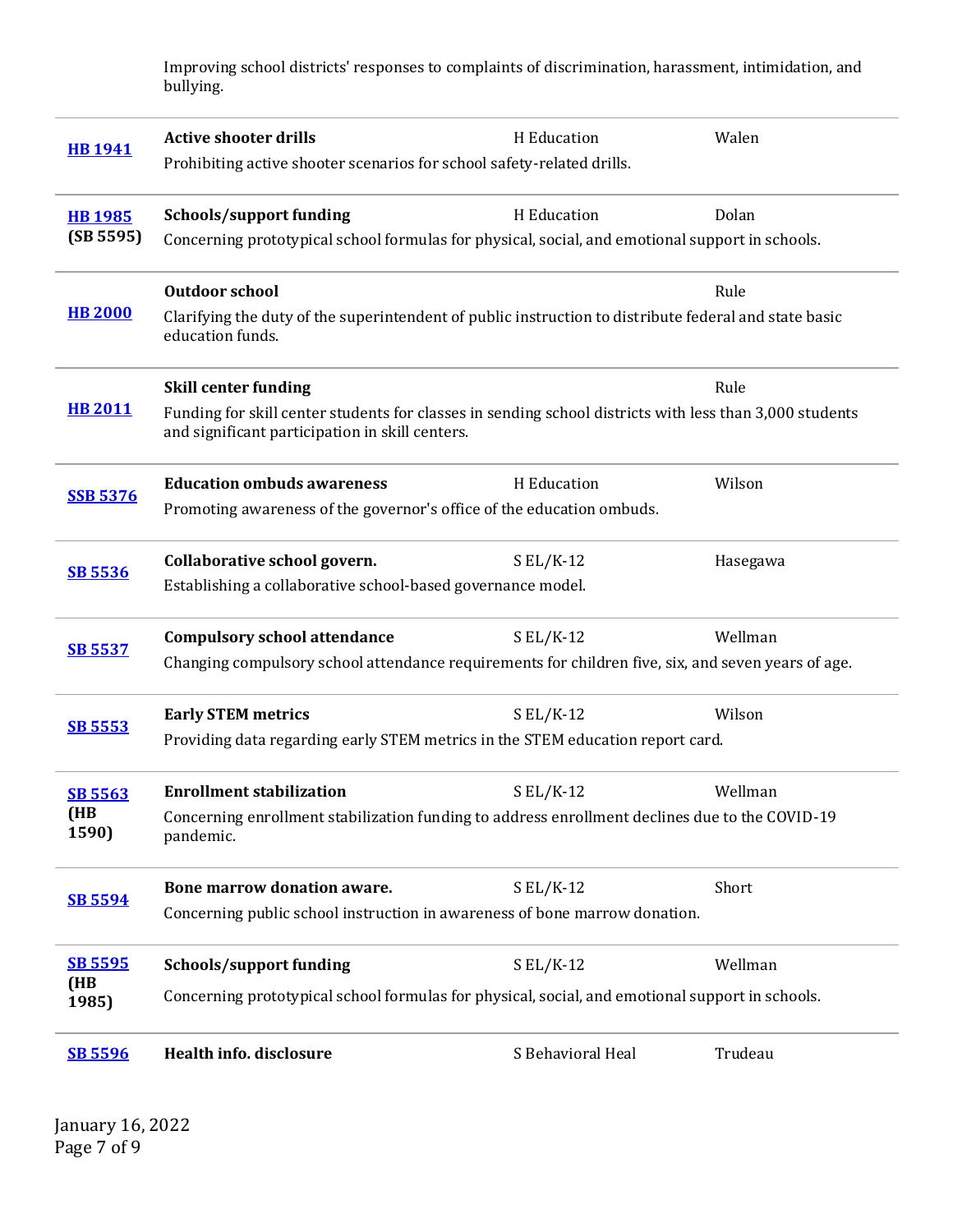Conforming disclosure restrictions for mental health counselors, marriage and family therapists, and social workers to the requirements of the Uniform Health Care Information Act.

| <b>SB 5600</b> | <b>Apprenticeship programs</b><br>Concerning the sustainability and expansion of state registered apprenticeship programs.                               | S Labor, Comm &   | Keiser         |  |
|----------------|----------------------------------------------------------------------------------------------------------------------------------------------------------|-------------------|----------------|--|
| <b>SB 5601</b> | <b>School district boards</b>                                                                                                                            | $S EL/K-12$       | Short          |  |
| (HB<br>1986)   | Empowering school district boards of directors.                                                                                                          |                   |                |  |
|                | Early learning/basic ed.                                                                                                                                 | $S EL/K-12$       | Hasegawa       |  |
| <b>SB 5630</b> | Expanding the statutory program of basic education to include the basic education program of early<br>learning.                                          |                   |                |  |
|                | <b>Mental health prof. licenses</b>                                                                                                                      | S Behavioral Heal | Wagoner        |  |
| <b>SB 5638</b> | Concerning expediting approval for applicants for an associate license as a social worker, mental health<br>counselor, or marriage and family therapist. |                   |                |  |
| <b>SB 5644</b> | <b>Behavioral health coresponse</b>                                                                                                                      | S Behavioral Hea  | Wagoner        |  |
|                | Concerning providing quality behavioral health co-response services                                                                                      |                   |                |  |
| <b>SB 5719</b> | <b>Dual credit costs</b>                                                                                                                                 | $SL/K-12$         | Mullet         |  |
|                | Concerning dual credit costs.                                                                                                                            |                   |                |  |
| <b>SB 5720</b> | <b>Student financial literacy</b>                                                                                                                        | $S EL/K-12$       | Mullet         |  |
|                | Providing student financial literacy education.                                                                                                          |                   |                |  |
| <b>SB 5735</b> | Async. instructional hours                                                                                                                               | $SL/K-12$         | <b>Dhingra</b> |  |
|                | Counting asynchronous instructional hours towards those required by the instructional program of<br>basic education.                                     |                   |                |  |
| <b>SB 5777</b> | COVID-19 vaccine/children                                                                                                                                | $S EL/K-12$       | <b>Braun</b>   |  |
|                | Addressing the vaccination for COVID-19 requirement for children attending schools or day care<br>centers.                                               |                   |                |  |
| <b>SB 5820</b> | Superintendent, appointing                                                                                                                               | $SL/K-12$         | Carlyle        |  |
|                | Appointing the superintendent of public instruction.                                                                                                     |                   |                |  |
| <b>SB 5854</b> | <b>Faculty duties/ethics</b>                                                                                                                             | S Higher Ed & Wo  | Randall        |  |
|                | Concerning ethical performance of faculty duties.                                                                                                        |                   |                |  |